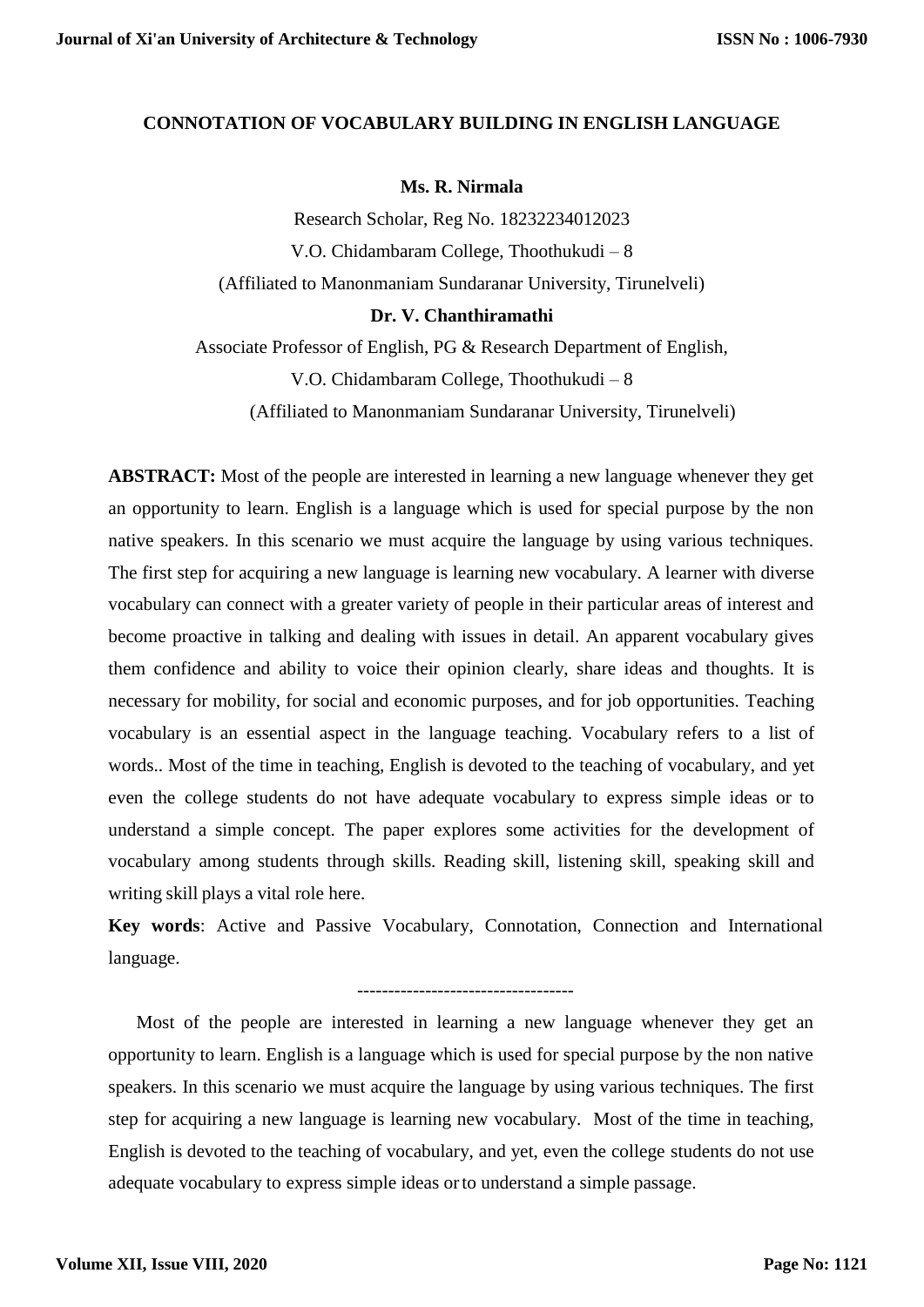A learner with diverse vocabulary can connect with a greater variety of people in their particular areas of interest (Lightbown & Spada, 1993) and become proactive in talking and dealing with issues in detail. An apparent vocabulary gives them confidence and ability to voice their opinion clearly, share ideas and thoughts. This increases the chances of having other people understand what is expressed by the speaker. Learners would be able to grasp ideas and think more rationally, perceptively, and become more informed and involved by possessing vocabulary knowledge.

Vocabulary knowledge refers to the size of the vocabulary, which includes spelling, pronunciation, syntax, morphology, context, whether it has multiple meanings, and how a word combines with other words. The process of attaining a good vocabulary power begins with a new word, then it is enriched with other related words; in other words, it is a cumulative process. Eventually, the learners' vocabulary knowledge becomes more conventional, and they are able to see how words are related each other. Nation and Newton (2009, p. 135) suggested that teaching vocabulary to beginners is more effective if words are pre-taught before they are used in context, and words are explained in the context of listening to a story compared to incidental learning without directly focused attention. Nation and Newton also suggested various ways to teach learners based on their proficiency levels: beginners, intermediate, and advanced. Vocabulary learning is very important to attain conversational language proficiency. This could be achieved by way of developing the word power. A greater number of words in a learner's word bank provide more instruments to work with when putting forward their own ideas and dissecting and examining the ideas of others (J. Ahmad, 2011; Elgort, 2011). These instruments are also useful for reading comprehension, where readers could try and comprehend unfamiliar words that they encounter in the text (Krashen & Terrell, 2000; Lightbown & Spada, 1993).

There are two kinds of words, content and structure words or function words. These two types of words cover the entire vocabulary. Vocabulary may be classified into active or productive vocabulary and the latter passive or receptive or recognition vocabulary. Active vocabulary is the number of words we use or understand in our speech and writing over which we have complete control and mastery. This is also called working vocabulary. The range of using working vocabulary differs from person to person. Passive vocabulary means the words we listen to, or we read books or magazines. While reading we come across words which we recognize vaguely and we cannot use it in our speech.

Normally passive vocabulary is always larger then active vocabulary. Here just listening takes place and we do not strain much to hear or read. Learning a new language is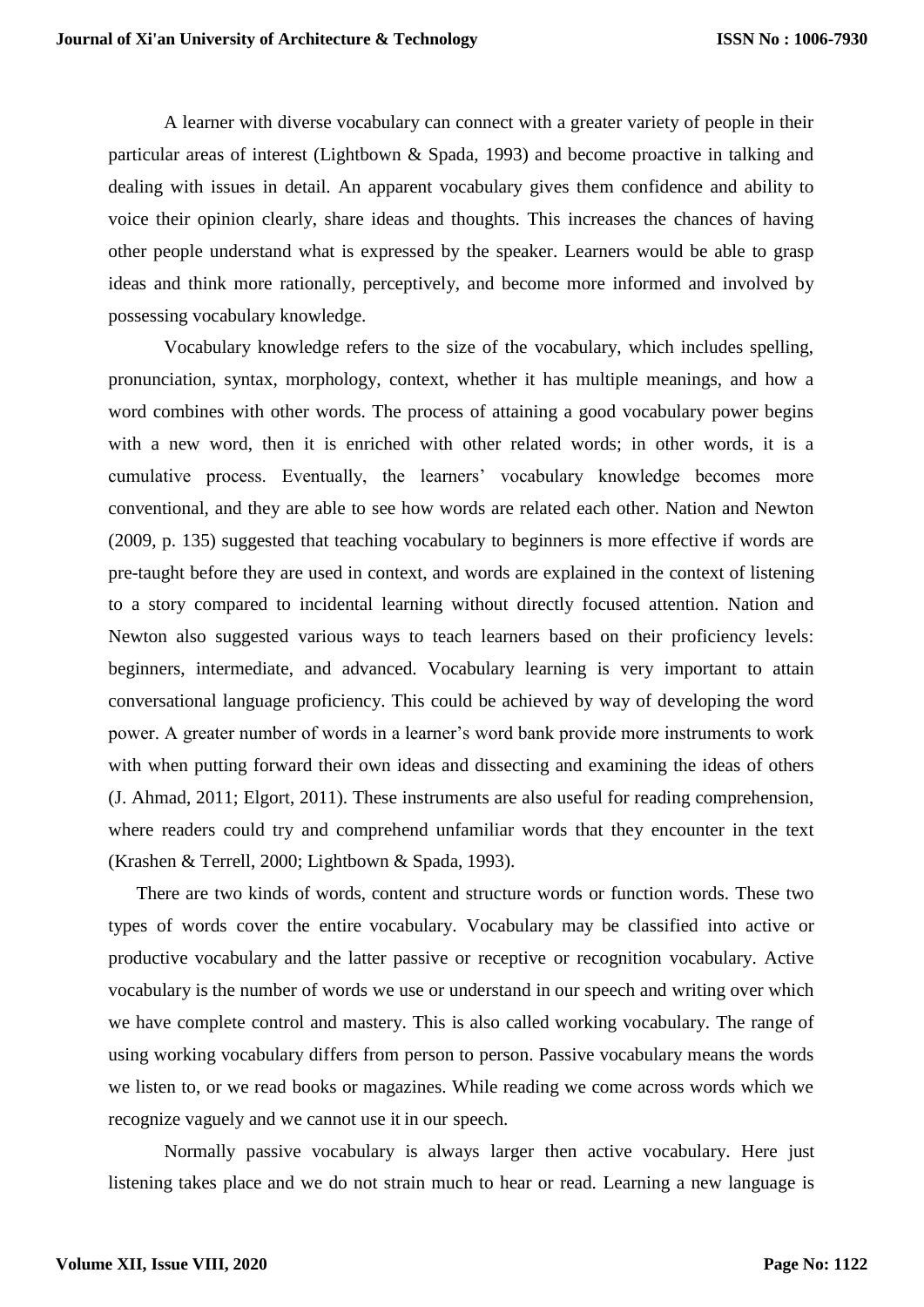basically a matter of learning the vocabulary of that language. In the early stages of learning students learn less number of words and in later stages they use more number of words. Whether students go to higher classes their reading habits should be increased, as they read books of travel, literature, biography, fiction, and other newspapers and journals, their word power gradually increases.

There are several ways of teaching words to young learners through language games like word building, using a particular alphabet, word chain, families of words, synonyms, match, connotation, collocation, association, translation, trades or profession, words in context, spelling game, completion, words with all five vowels, words without vowels and palindrome words.

Connotation means adding a word addition to its literal meaning. Ex. Slim person, thin person, skinny person may all be the same weight. But the choice of the phrase indicates how the speaker feels about the person. Certain words are chosen because they convey some kind of feeling or judgement. If someone sticks to his opinions we sometimes approve the way and we may appreciate that he is resolute or determined. But at the same time the same kind of behavior seem to be awkward or nuisance and he may be called stubborn or obstinate. So there are many. Unfavorable connotations for which students may ask to find out favorable connotations. This has to be done (connections) by children quickly. Each child in turn says a word which he associates with the word given by the previous child. Sometime the teacher or another player may ask the person who has just given the word to explain the connections he has made. Ex. Airplane, train, bus, ship, transport, and this exercise can be played as a game by awarding scores.

Two key words, for example Garden and school are given: A set of words like flower, bench, desk, cutting board, planting, watering, books, fruits, seeds, examination, harvest, teacher, gardener Etc. Students should select what are all the words coined under the word school and garden. Passages, proverbs can be given to the students and they may asked to translate it in their mother tongue. In other exercise the students have very little opportunity to practice using the foreign vocabulary in conversation, but in translation their thinking mind alerts and search for equal words. Hence translation is a best method of teaching vocabulary.

Making words using affixes and roots is a very amusing way of seeing how words are made. Cards are prepared (depending on the level of the class and what children can learn) and they are turned face down; one by one children turn the cards over to make simple words by continuing the affixes and roots on the cards. These are the activities that to be enrolled to enrich our vocabulary. And a good motivation class includes four skills, such as reading,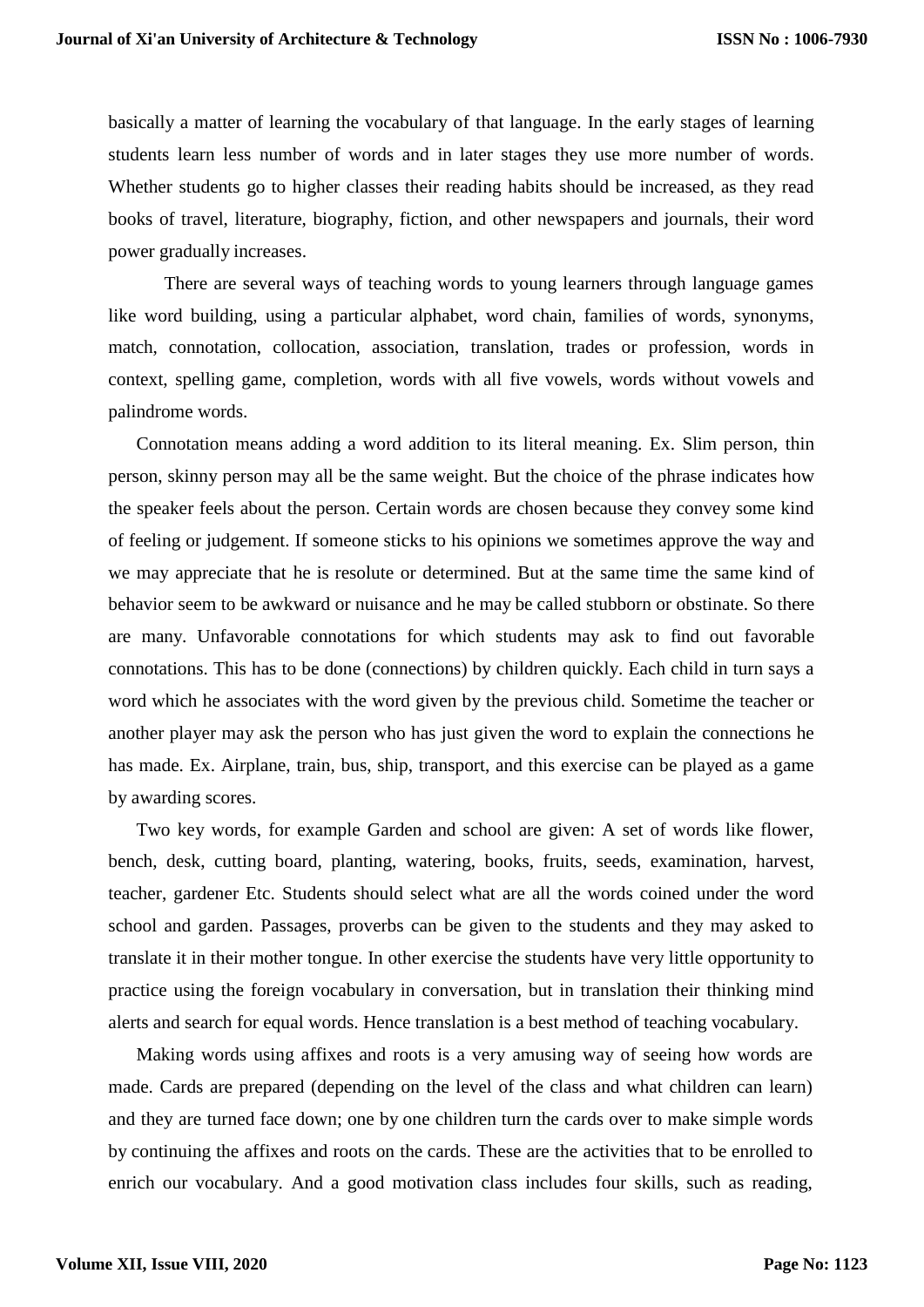speaking, writing, and listening skill. Reading is the best skill. To test our reading skill, we can conduct skill based test.

To test our reading skill, a set of question is to be given among the students. There will be 30 questions both front and back, and they have to complete within a minute and the first completer with correct answer, will be awarded. The trick played here is, on the  $28<sup>th</sup>$  question, you have to answer only the first and the last question alone.

E resources is an innovative method of learning language and it has a vital role in promoting the interest of learning among the students. There are different kinds of learning technologies like Computer Assisted Language Learning (CALL), Web Assisted Language Learning (WALL) and Mobile Assisted Language Learning (MALL). These types of learning create a non classroom environment when they are out of the classroom online or offline. They are able to learn when they are traveling by bus or train, or at work doing their part time job. In the nutshell, they can learn at anytime, anywhere. Some of the most popular innovative tools would include: Email, Web browser, Audio/ video player, Voice recorders, Note-taking tools, SMS and texting capabilities and also GPS and other location aware capabilities of our mobile devices. An audio/ video player can be used for language podcasts, listening to audios and watching YouTube videos for the sake of practice. Voice recorders can help students to practice and record multiple examples of their own verbal communication and also other people's; and record speech samples for feedback and exchange them. Similarly, with a mobile camera, students can capture communicative situations and then analyze them and work with them. They can also create their own role plays and small skits which help to improve their critical thinking. Among the advantages of technology in language learning that are particularly relevant to mobile environments are their accessibility, authenticity, and situated learning. However, these affordances are accompanied by challenges and limitations.

We need English because it is necessary for mobility, for social and economic purposes, and for job opportunities. It is the language that opens the doors of the global market. As an international language, English has a great 'surrender value' through the world. That is why there is a great demand for courses on business English, management English, English for information technology, technical writing, spoken and written English, medical transcription and so on.

India needs modern technological information in every branch of knowledge- be it agriculture or biotechnology. We need to benefit from the resources of the English language. English can be a catalytic role in changing our society. The interaction between English and India and Indian languages must result in improving the lives of the vast majority of non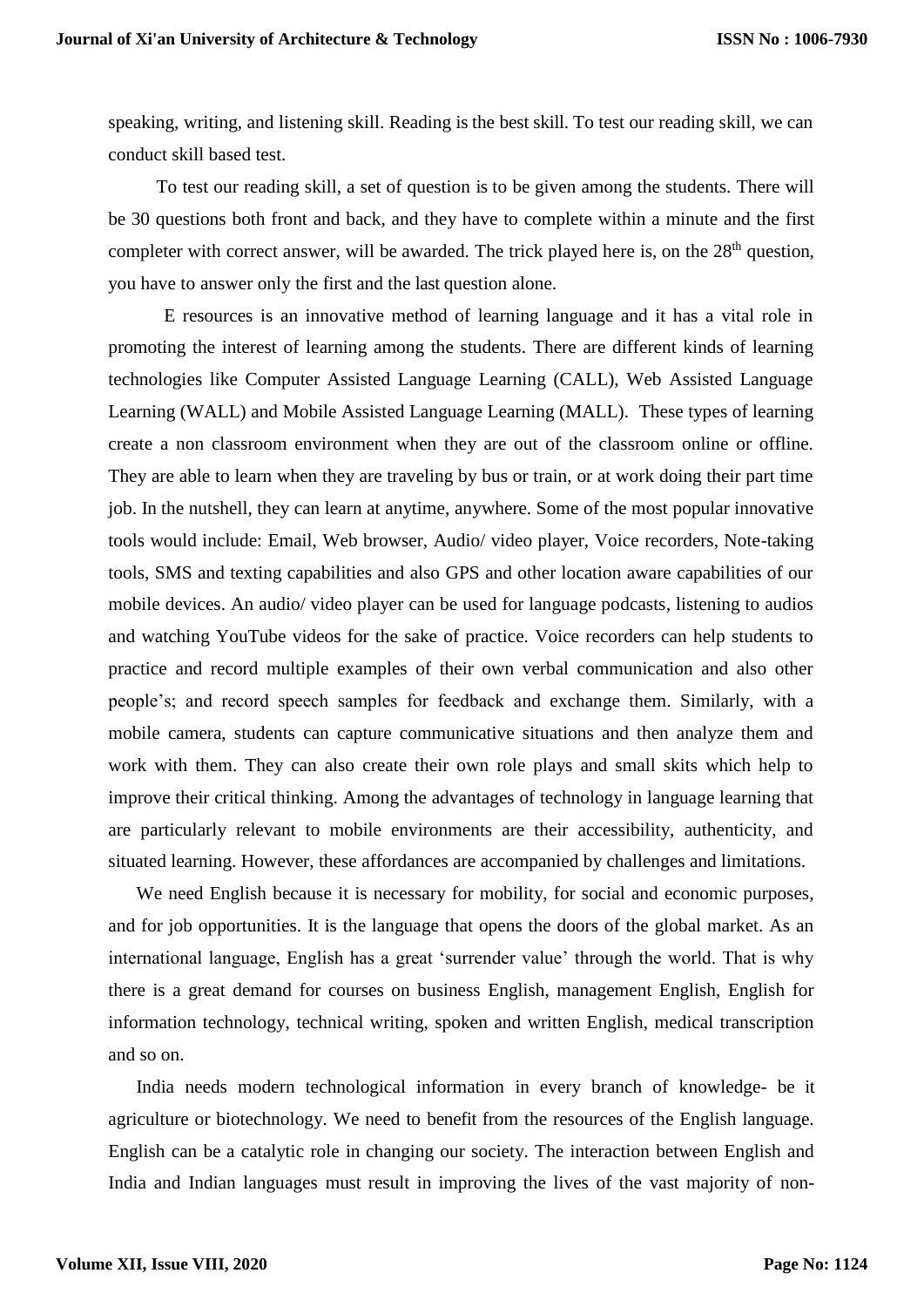English knowing people in India, who at present, are exploited by the English knowing minority in urban areas. Rural India should benefit from English and English education.

Indians need to project their identity and tell the world that India is a civilized nation; we need to tell the world about our heritage, traditions and developments and our aspirations. In a way, that was how English was used by our national leaders during our struggle for independence. Swami Vivekananda, Sri Aurobindo, Tilak, Gokhale, Bose and a host of others used English to project our identity and aspirations.

Our everyday experiences would also show that if the content is clear to both the parties in a communication, it is possible to communicate a great deal with vocabulary alone. On the other hand, very little can be communicated structure alone. It is therefore clear that vocabulary plays the more important role in communication. In fact, if the foreign language is to be used only for certain limited purposes, particularly for oral communication through a few formulae, it is possible to make do by learning a specific vocabulary and a few stereo typed phrases only.

## **Works Cited**

- Arulselvi, Dr. Evangelin. Teaching of Special English. Chennai. Saratha Pathippagam, Aug 2009- 2012. Print.
- Ahmad, J., Intentional vs incidental and vocabulary learning, Interdisciplinary Journal of Contemporary Research in Business, 3(5), 67-75, 2011.
- Albers, M., & Kim, L.,Information design for the small-screen interface: an overview of web design issues for personal digital assistants. Technical Communications, 49 (1), 45- 60, 2001.
- Bowden, J., & Marton, F., The University of learning. (London), 1998.
- Brown, Teaching by principles, An interactive approach to language pedagogy,Longman, 2001.
- Chapelle, C., Computer applications in second language acquisition: Foundations for teaching, testing and research. Cambridge University Press,2001.
- Ducey, A. J., Predicting Tablet Computer Use: An Extended Technology Acceptance Model , Graduate Theses and Dissertations, Graduate(January), 1–97, 2013.
- Hunt, F., Communications in Education. DCERN Summary Papers. (London), 2007.
- Krashen, S. D., & Terrell, T. D.,The natural approach: Language acquisition in the classroom. (London: Prentice Hall), 2000.
- Krishnaswamy, Lalitha Krishnaswamy. Methods of Teaching English. Chennai. Macmillan